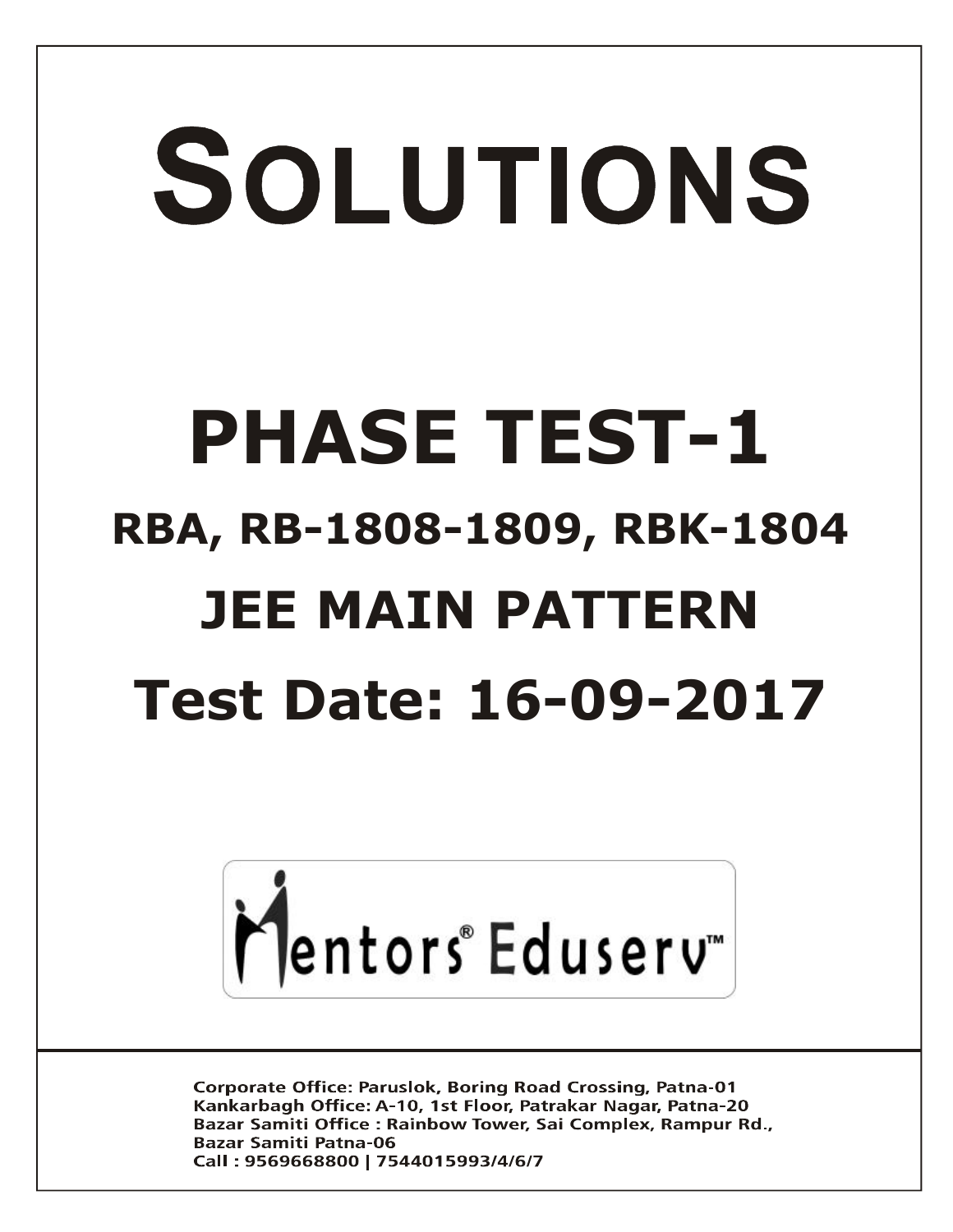**PHASE TEST-I (Main) RBA, RB-1808-1809, RBK-1804\_16.09.2017 [ 1 ]**

# **PHYSICS**



Mentors Eduserv<sup>®</sup>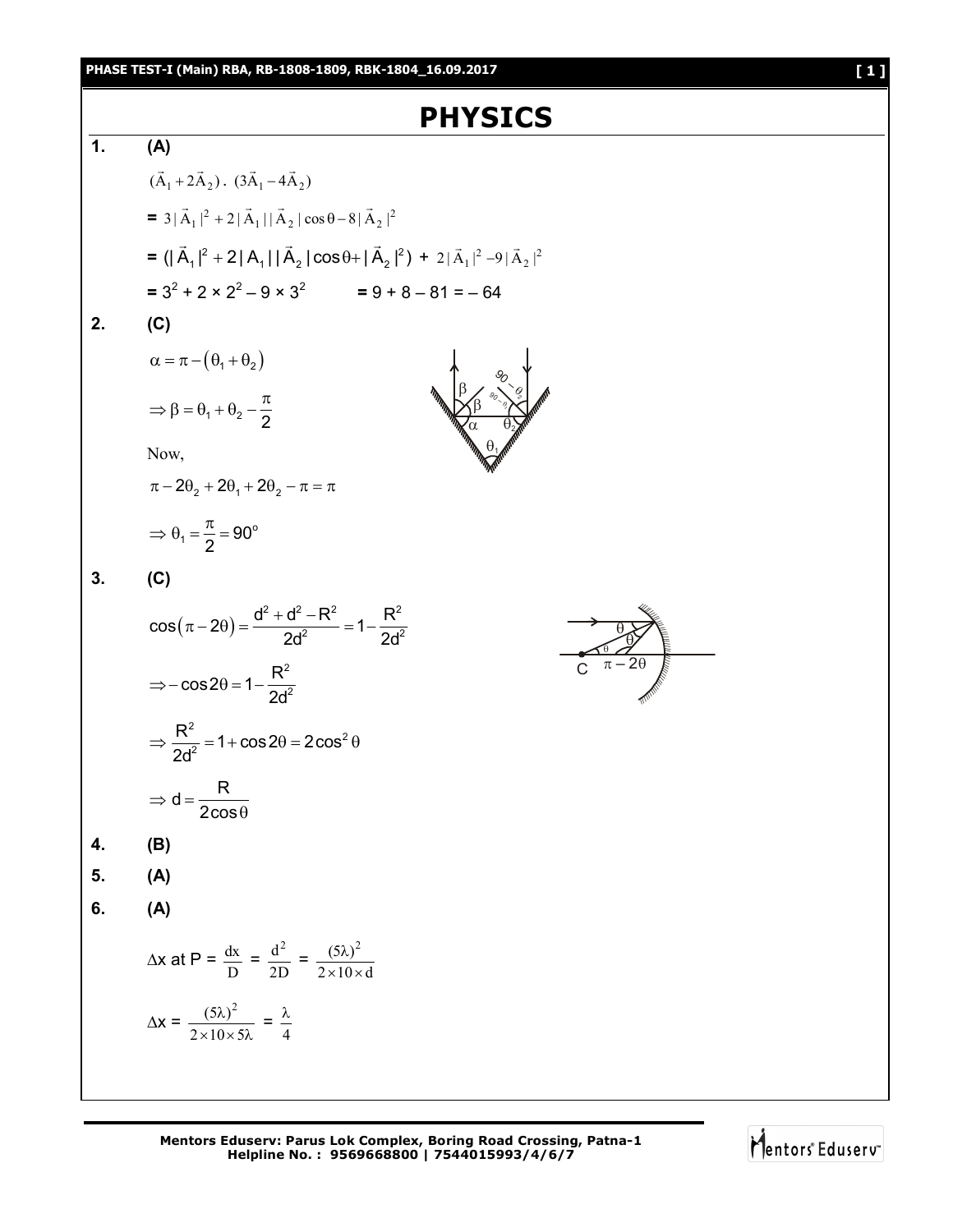# **[ 2 ] PHASE TEST-I (Main) RBA, RB-1808-1809, RBK-1804\_16.09.2017**

$$
\Delta \phi = \frac{2\pi}{\lambda} x \Delta x = \frac{\pi}{2}
$$
\n
$$
I_0 = 4I \Rightarrow I = \frac{I_0}{4}
$$
\n
$$
I_{net} = I + I + 2 \sqrt{I} \sqrt{I} \cos \frac{\pi}{2} = 2I = \frac{I_0}{2}
$$
\n7. (C)\n8. (D)\n9. (C)\n
$$
\Delta = (n + 4)\lambda - n\lambda = 4\lambda
$$
\nat Y point, forms [FourithBrightFringe]\n10. (D)\n
$$
f_0 = 1.5 \text{ cm}, f_0 = 6.25 \text{ cm}, u_0 = -2 \text{ cm}, v_0 = -D = -25 \text{ cm}
$$
\nBy objective lens  $\frac{1}{f_0} = \frac{1}{v_0} - \frac{1}{u_0}$ \n
$$
\frac{1}{1.5} = \frac{1}{v_0} - \frac{1}{-2} \Rightarrow \frac{1}{v_0} = \frac{1}{1.5} - \frac{1}{2} \text{ or } v_0 = 6 \text{ cm}
$$
\nBy eye piece  $\frac{1}{f_c} = \frac{1}{v_c} - \frac{1}{u_c}$ \n
$$
\frac{1}{6.25} = \frac{1}{-25} - \frac{1}{-u_0} \Rightarrow \frac{1}{u_0} = \frac{1}{6.25} + \frac{1}{25} = \frac{4}{25} + \frac{1}{25} = \frac{1}{5}
$$
\n
$$
u_0 = 5 \text{ cm}, \text{ Length of tube} = L = v_0 + u_0 = 6.0 \text{ cm} + 5.0 \text{ cm}, L = 11 \text{ cm}
$$
\n11. (C)\n
$$
H = \frac{1}{2} g (2I)^2 = 2gl^2 \qquad (1)
$$
\n
$$
h = H - \frac{1}{2} g^2
$$
\nBy (1) and (2)\n
$$
h = H - \frac{H}{4} = \frac{3H}{4}
$$

Mentors<sup>e</sup> Eduserv<sup>-</sup>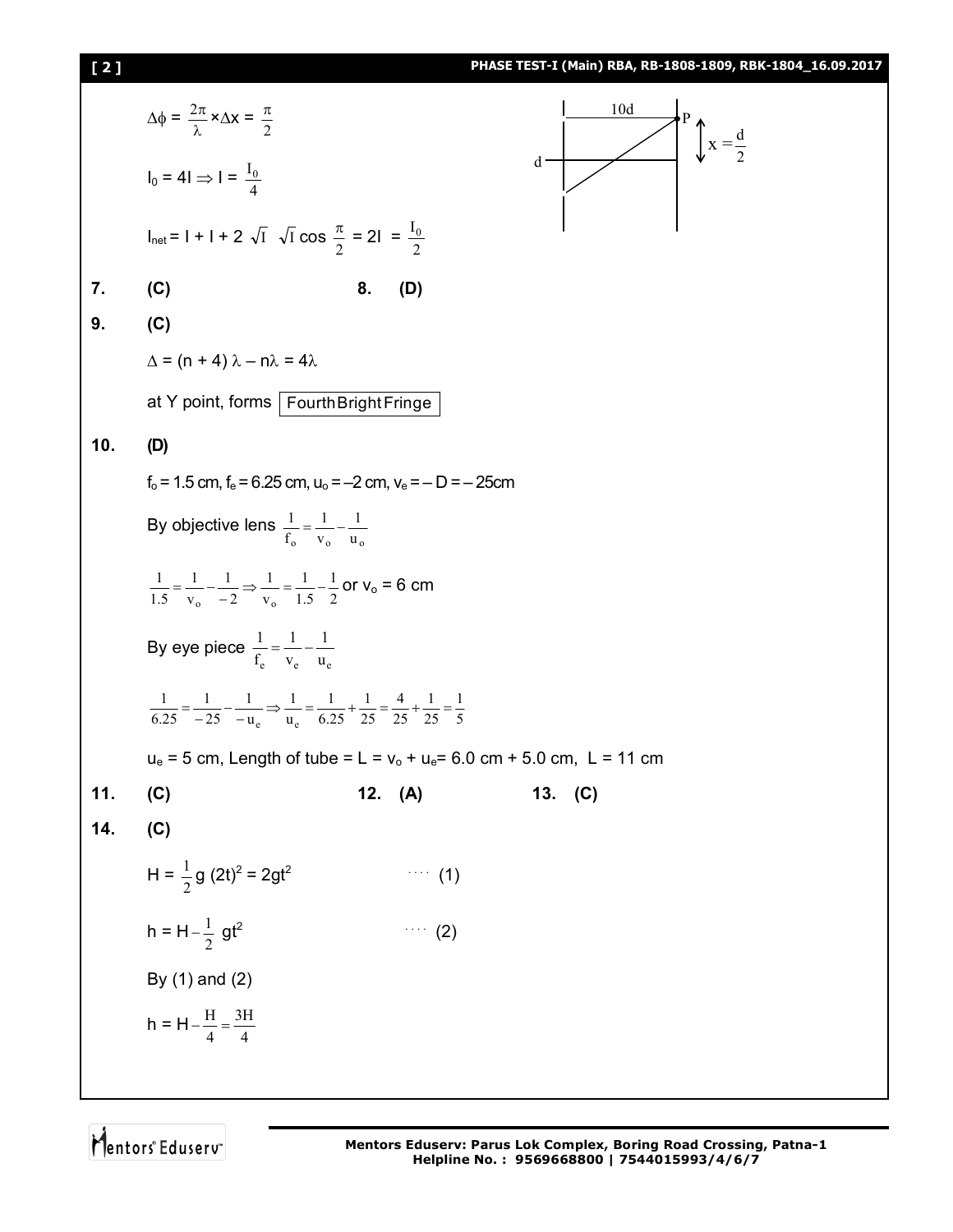### **PHASE TEST-I (Main) RBA, RB-1808-1809, RBK-1804\_16.09.2017 [ 3 ]**

15. **(B)**  
\n16. **(C)**  
\nAverage velocity = 
$$
\frac{displacement}{time}
$$
  
\n $v_{av} = \frac{\sqrt{H^2 + \frac{R^2}{4}}}{T/2}$  ... (1)  
\nHere, H = maximum height =  $\frac{v^2 \sin^2 \theta}{2g}$   
\n $R = range = \frac{v^2 \sin^2 \theta}{g}$   
\nand T = time of flight =  $\frac{2v \sin \theta}{g}$   
\nSubstituting in Eq. (1) we get  
\n $v_{av} = \frac{v}{2} \sqrt{1 + 3\cos^2 \theta}$   
\n17. **(D)**  
\n18. **(A)**  
\n2kx cos 30° =  $\left(\frac{4m_1m_2}{m_1 + m_2}\right)g$   
\n19. **(A)**  
\nUsing lamin's theorem  
\n $\frac{mg}{\sin(180^\circ - 37^\circ)} = \frac{N_2}{\sin(180^\circ - 37^\circ)}$   
\n $\therefore N_2 = mg$   
\n20. **(C)**  
\nBy F.B.D of m  
\nN sin θ = mg and N cos θ = ma  
\n $\therefore tan θ = \frac{g}{a} \Rightarrow a = g cot θ$   
\n $\therefore F = (m + M)g cot θ$ 

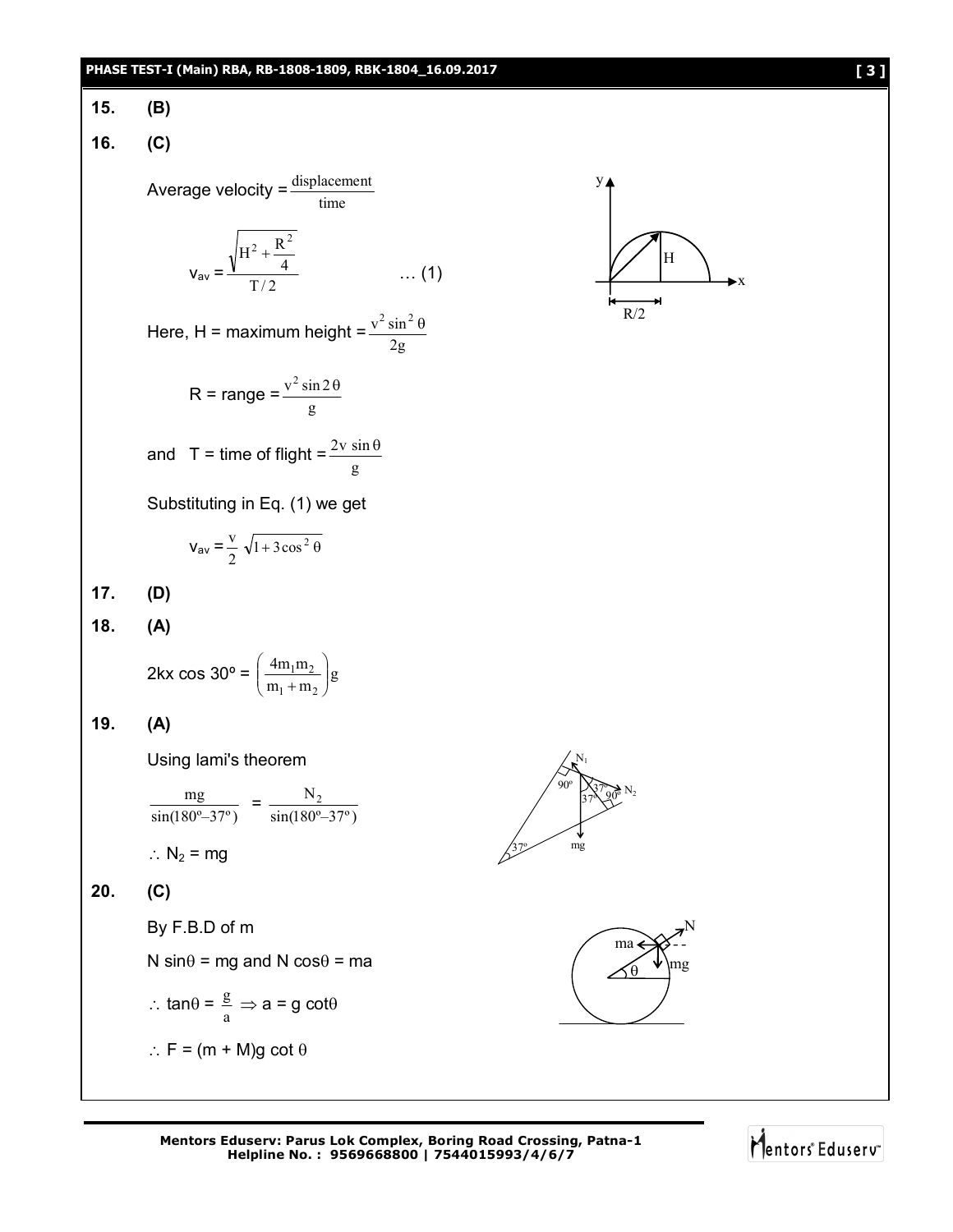| [4] | PHASE TEST-I (Main) RBA, RB-1808-1809, RBK-1804_16.09.2017                                                                         |
|-----|------------------------------------------------------------------------------------------------------------------------------------|
| 21. | (A)                                                                                                                                |
|     | As there is no friction, horizontal force on B is therefore $F = 100$ N                                                            |
|     | $\therefore$ a = $\frac{100}{20}$ = 5m/s <sup>2</sup>                                                                              |
|     | but no horizontal force on A acts therefore $T = 0$                                                                                |
| 22. | (A)                                                                                                                                |
| 23. | (C)                                                                                                                                |
|     | T = m(g - a) $\Rightarrow$ 360 = 60(10 - a) $\Rightarrow$ a = 4m/s <sup>2</sup>                                                    |
| 24. | (C)                                                                                                                                |
|     | When all are pulling                                                                                                               |
|     | $\vec{F}_{net}$ = 100 × 3 $\hat{i}$<br>$\ldots$ (1)                                                                                |
|     | When 'A' stops                                                                                                                     |
|     | $\vec{F}_{net} - \vec{F}_{A} = 100 \times 1(-\hat{i})$ (2)                                                                         |
|     | When 'B' stops                                                                                                                     |
|     | $\vec{F}_{net} - \vec{F}_{B} = 100 \times 24 \hat{j}$                                                                              |
|     | from these three get                                                                                                               |
|     | $\vec{F}_A$ + $\vec{F}_B$ and solve                                                                                                |
| 25. | (A)                                                                                                                                |
|     | $\frac{3}{4}$ th energy is lost i.e., $\frac{1}{4}$ th kinetic energy is left. Hence, its velocity becomes $\frac{v_0}{2}$ under a |
|     | retardation of $\mu$ g in time $t_0$ .                                                                                             |
|     | $\therefore \frac{v_0}{2} = v_0 - \mu g t_0$                                                                                       |
|     | $\mu g t_0 = \frac{v_0}{2}$ or $\mu = \frac{v_0}{2gt_0}$<br>or                                                                     |
| 26. | (D)                                                                                                                                |
| 27. | (A)<br>$\mu$ N<br>N                                                                                                                |
|     | $\mu$ N cos $\theta$ = N sin $\theta$                                                                                              |
|     | $\mu$ = tan $\theta$<br>mg                                                                                                         |
|     |                                                                                                                                    |
|     |                                                                                                                                    |

Mentors Eduserv<sup>-</sup>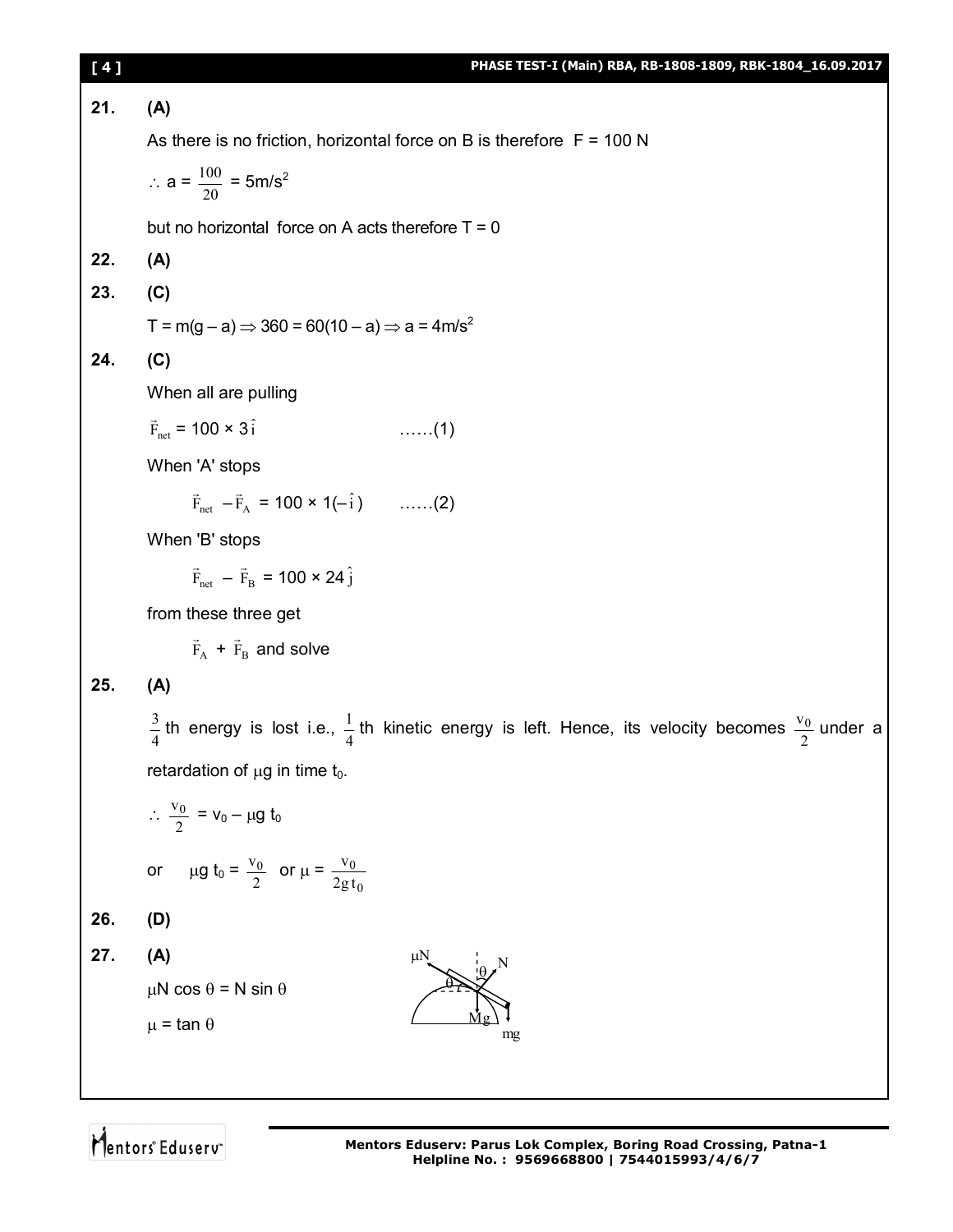#### **28. (B)**

## **29. (B)**

Force diagram of block for the view shown



$$
= \mu mg \frac{\cos \alpha}{\sin(\theta/2)}
$$
  
∴ a = g 
$$
\begin{cases} \sin \alpha - \mu \frac{\cos \alpha}{\sin(\theta/2)} \end{cases}
$$

**30. (C)**

Net force on 
$$
m_3 = \sqrt{(30)^2 + (40)^2} = 50
$$
 N

and limiting friction on  $m_3 = \mu m_3 g = 60N$ 

J  $\left\{ \right.$  $\left| \right|$ 

 $\therefore$  System remain in equilibrium and friction on m<sub>3</sub> = 50 N

N N  $180^\circ - \theta$ 

mg cos  $\alpha$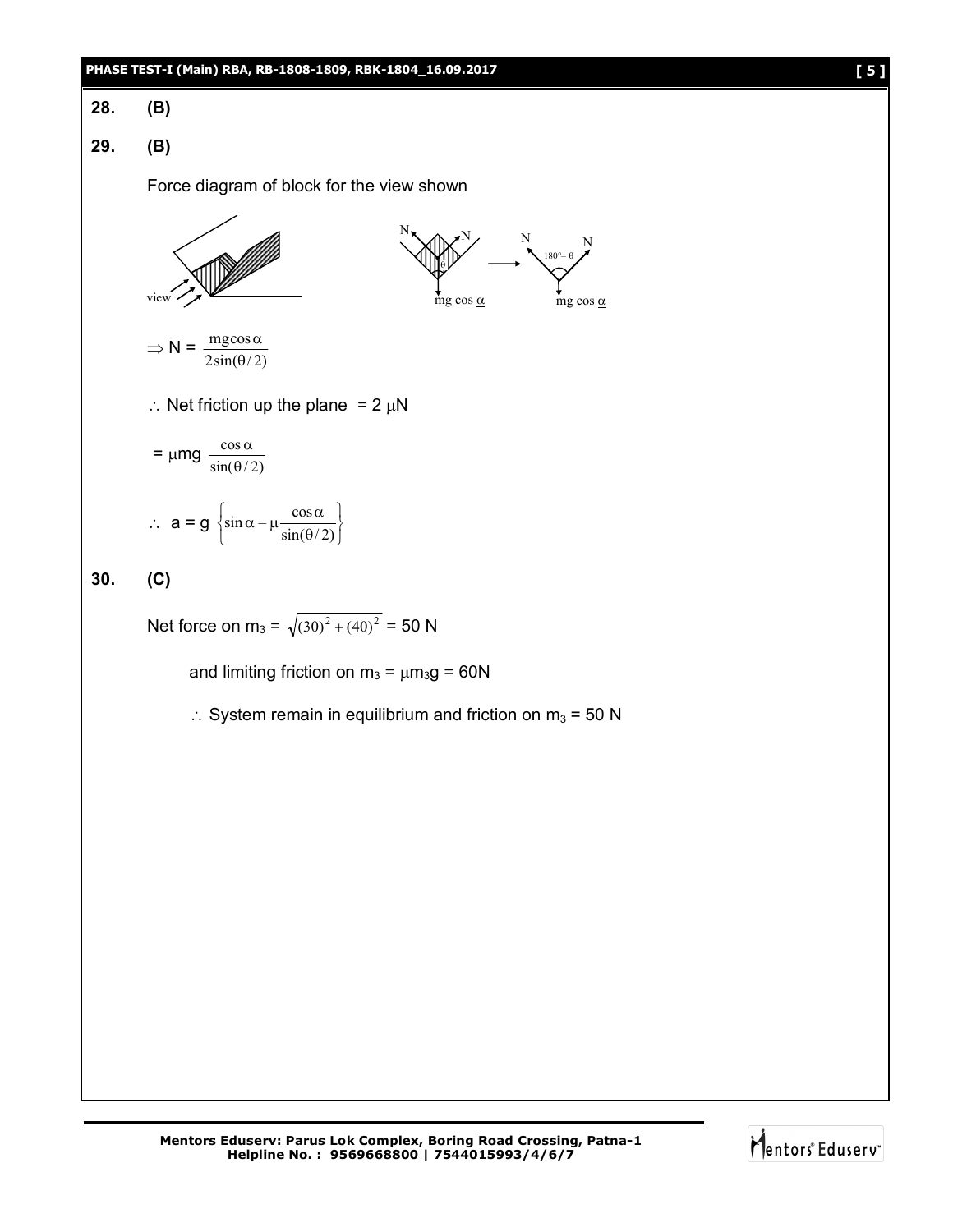| [6]     | PHASE IESI-I (MAIN)                                                                         |
|---------|---------------------------------------------------------------------------------------------|
|         | <b>CHEMISTRY</b>                                                                            |
| 31.     | (D)                                                                                         |
|         | 4 mole $C_2H_4O_2$ =16 mole H-atoms                                                         |
|         | = 16g hydrogen                                                                              |
| 32. (D) |                                                                                             |
|         | Mass of 1 molecule of water = 18 amu                                                        |
|         | $= 18 \times 1.66 \times 10^{-24}$ g                                                        |
|         | Volume of 1 molecule = $\frac{mass}{density}$                                               |
|         | $= 29.88 \times 10^{-24} = 2.988 \times 10^{-23}$ mL                                        |
| 33. (D) |                                                                                             |
|         | M.M. of $X_2$                                                                               |
|         | $=\frac{WRT}{PV}=\frac{40\times10^{-3}\times0.0821\times300}{1\times4.92\times10^{-3}}=200$ |
|         | Atomic mass of $X = 100$ .                                                                  |
| 34.     | (B)                                                                                         |
|         | Τi<br>$+$ $O_2 \longrightarrow \text{Ti}_{1.44}\text{O}$                                    |
|         | $\frac{1.44}{48}$ mole $\frac{x}{48(1.44)+16}$ mole                                         |
|         |                                                                                             |
|         | $\therefore \quad \frac{1.44}{48} = \frac{1.44x}{48(1.44) + 16}$<br>[By POAC on Ti]         |
|         | $x = 1.77 g$                                                                                |
| 35.     | (A)                                                                                         |
|         | Equivalents of KOH used by oil                                                              |
|         | $=[25 \times 0.40 - 8.5 \times 0.28 \times 2] \times 10^{-3}$                               |
|         | $\Rightarrow$ Mass of KOH used in milligrams                                                |
|         | $\Rightarrow$ 5.24 × 10 <sup>-3</sup> × 56 × 1000 = 223.44                                  |
|         | 223.44                                                                                      |
|         | Saponification number =                                                                     |
|         | $= 146.72$                                                                                  |
|         |                                                                                             |

Mentors<sup>e</sup> Eduserv<sup>-</sup>

[ **6** ] **PHASE TEST-I (MAIN) RBA, RB-1808-1809, RBK-1804\_16.09.2017**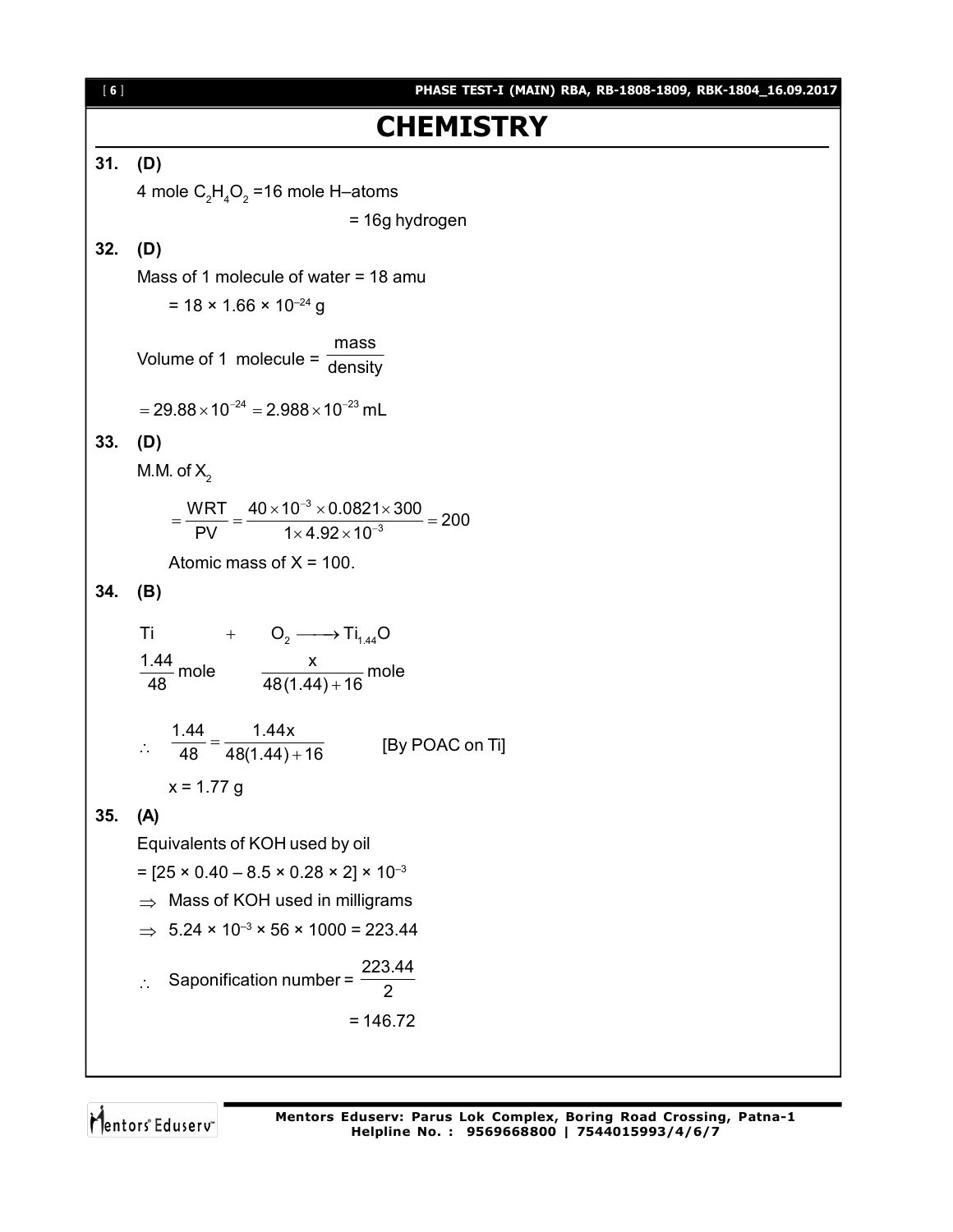#### **PHASE TEST-I (MAIN) RBA, RB-1808-1809, RBK-1804\_16.09.2017** [ **7** ]



Mentors Eduserv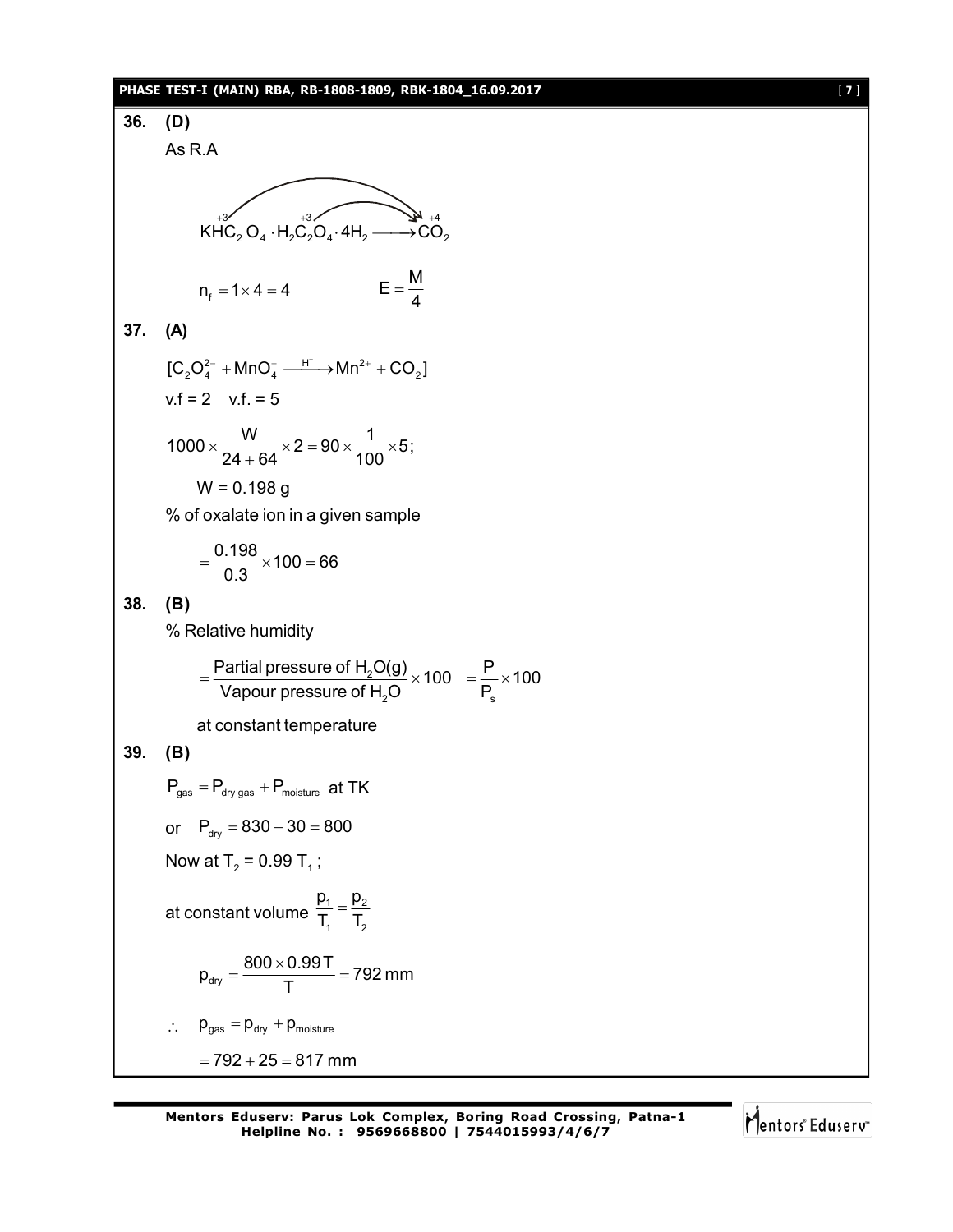

Mentors<sup>®</sup> Eduserv<sup>®</sup>

**Mentors Eduserv: Parus Lok Complex, Boring Road Crossing, Patna-1 Helpline No. : 9569668800 | 7544015993/4/6/7**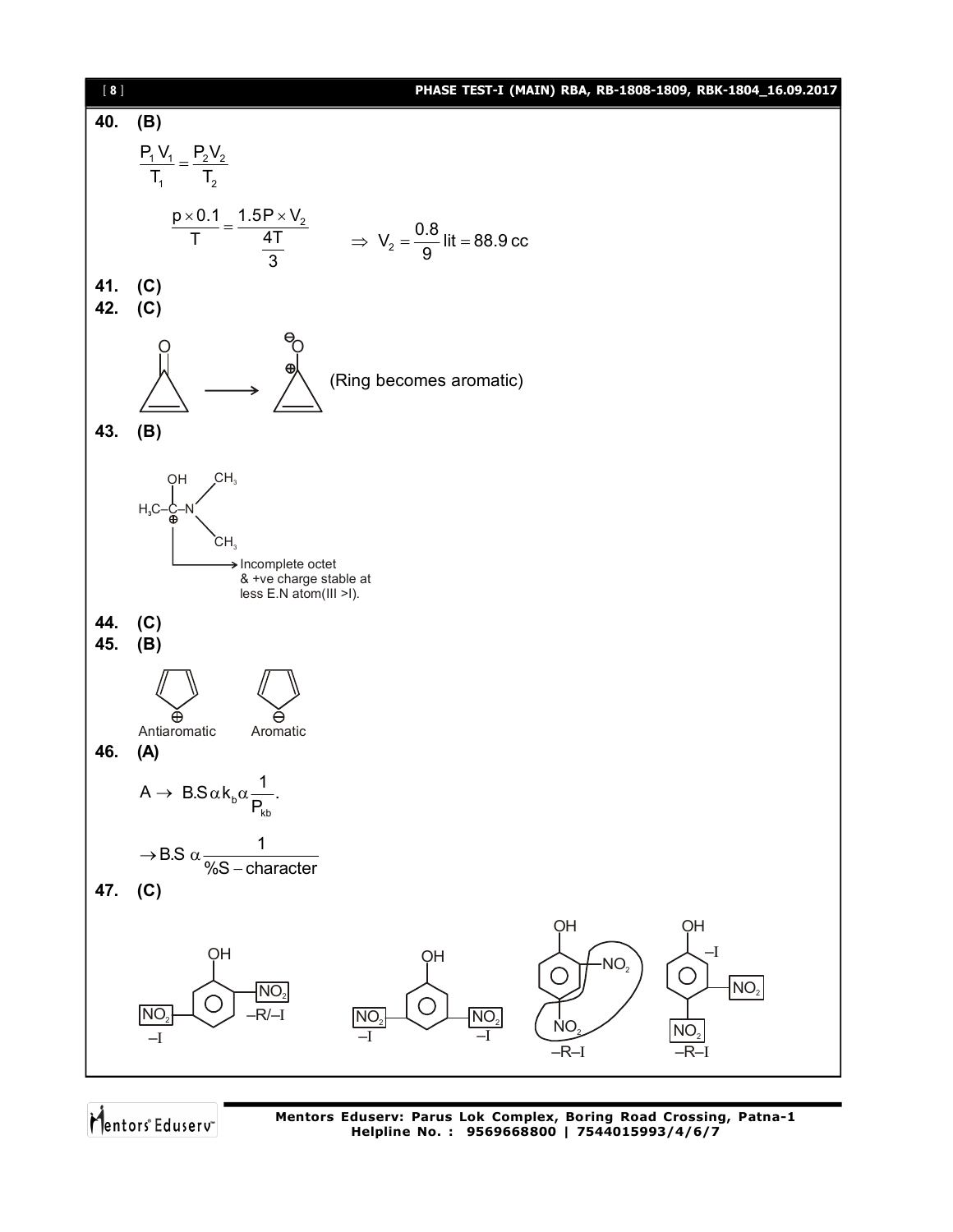#### **PHASE TEST-I (MAIN) RBA, RB-1808-1809, RBK-1804\_16.09.2017** [ **9** ]

|            | Acidic strength $\alpha \frac{\mathsf{L}_{\mathsf{wg}}}{\mathsf{E}_{\mathsf{Dg}}}$        |
|------------|-------------------------------------------------------------------------------------------|
| 48.        | (A)                                                                                       |
|            | ⇅<br>HHHHH S                                                                              |
| 49.        | (D)                                                                                       |
|            | $CH_3-\frac{C_1}{C_2}$                                                                    |
|            | after resonance having complete octet.                                                    |
| 50.        | (D)                                                                                       |
|            | $D \rightarrow B.S \alpha \frac{1}{E_N}$                                                  |
| 51.        | (D)                                                                                       |
|            | $H_2O_2$ and $S_2Cl_2$ have same structures                                               |
| 52.        | (A)                                                                                       |
| 53.        | $\text{AsF}_{3} \text{Cl}_{2}$ molecule is trigonal bi pyramidal<br>(B)                   |
| 54.        | (C)                                                                                       |
|            | Due to back bonding                                                                       |
| 55.        | (A)                                                                                       |
|            | S-S bond is non polar                                                                     |
| 56.        | (A)                                                                                       |
|            | $\text{SOC}_2\text{F}_2$ molecule is trigonal bi pyramidal, where F occupy axial position |
| 57.<br>58. | (B)<br>(A)                                                                                |
|            | As(33) has 3 unpaired electron in p-orbital                                               |
| 59.        | (B)                                                                                       |
| 60.        | (C)                                                                                       |
|            |                                                                                           |

Mentors<sup>e</sup> Eduserv<sup>-</sup>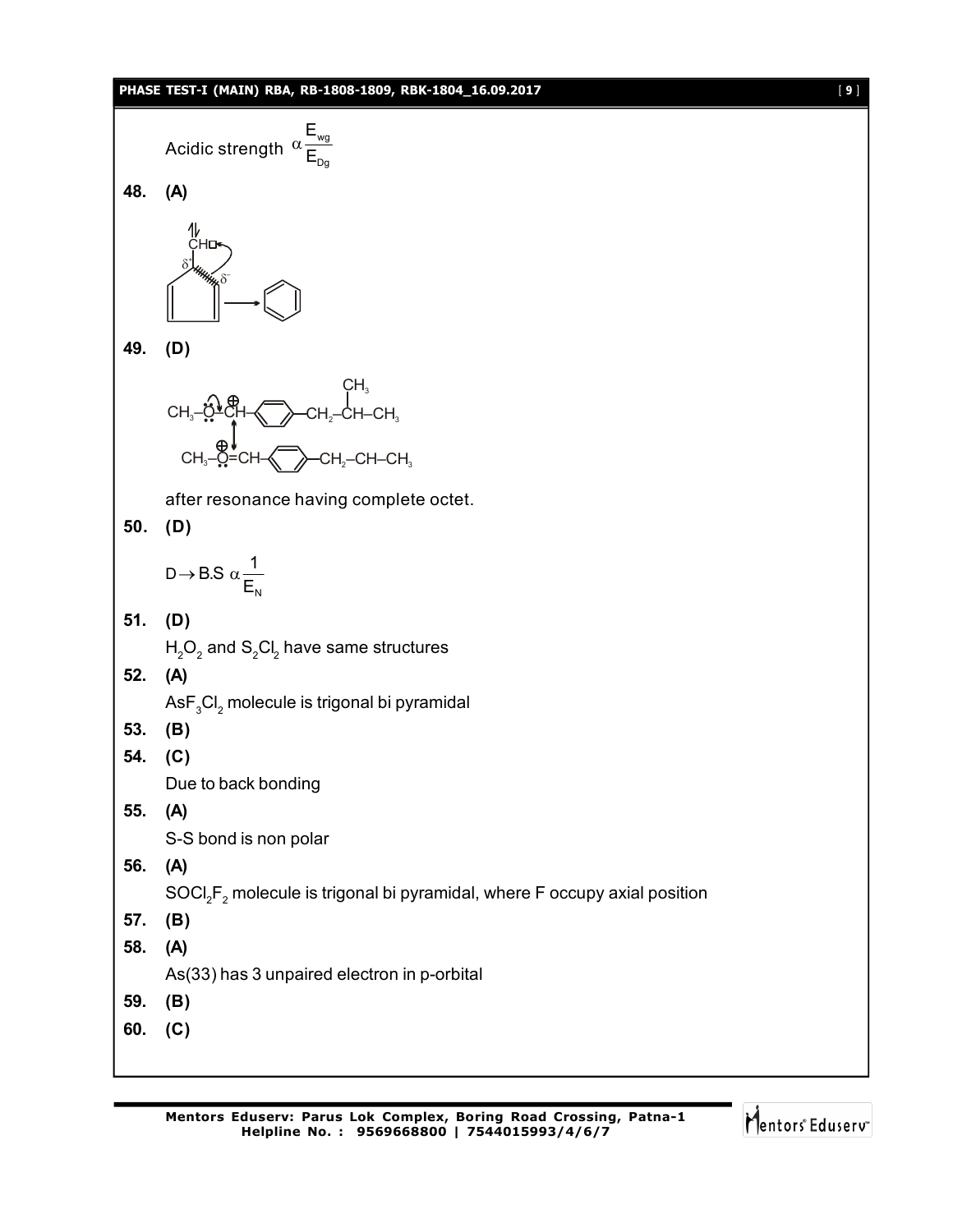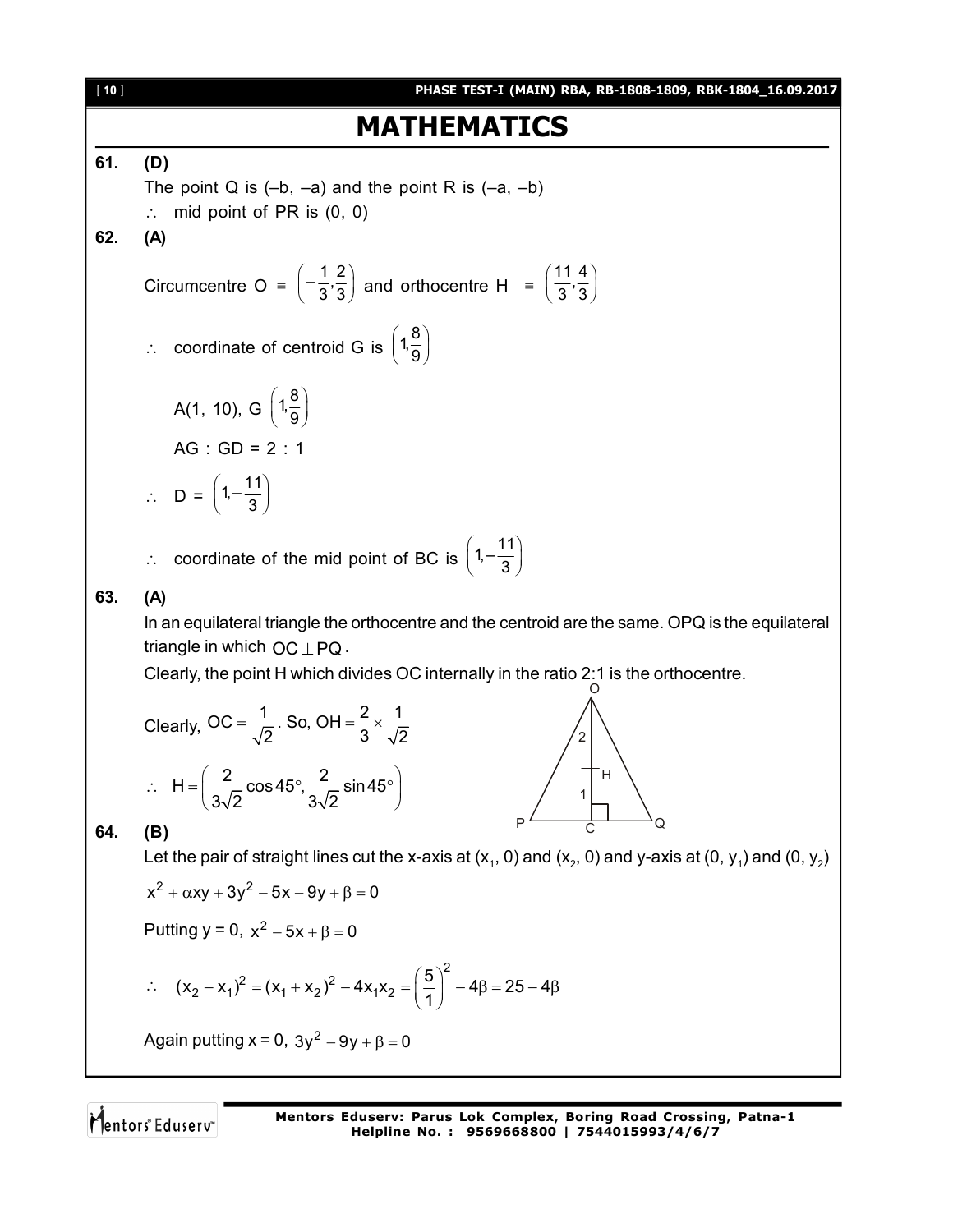**PHASE TEST-I (MAIN) RBA, RB-1808-1809, RBK-1804\_16.09.2017** [ **11** ]

∴ 
$$
(y_2 - y_1)^2 = \left(\frac{9}{3}\right)^2 - 4\frac{B}{3} = 9 - \frac{4B}{3}
$$
  
\nNow,  $(x_2 - x_1)^2 = (y_2 - y_1)^2 \Rightarrow 25 - 4\beta = 9 - \frac{4B}{3} \Rightarrow \beta = 6$ .  
\nAlso,  $A = 0 \Rightarrow 3\beta + \frac{45}{4}\alpha - \frac{81}{4} - \frac{75}{4} - \frac{8\alpha^2}{4} = 0 \Rightarrow \alpha = \frac{7}{2}$  or 4  
\n65. **(D)**  
\nBisectors of the lines in both the cases will remain unchanged  
\n∴ Required equation is  $\frac{x^2 - y^2}{1 - (-1)} = \frac{xy}{-p} \Rightarrow px^2 + 2xy - py^2 = 0$ .  
\n66. **(A)**  
\n $\tan \left\{\frac{arctan(2) + arctan(20k)}{x}\right\} = k; \frac{\tan A + \tan B}{1 - \tan A \tan B} = k; \frac{2 + 20k}{1 - (2)(20k)} = k$   
\nor  $40k^2 + 19k + 2 = 0$   
\n∴ sum of solutions,  $k_1 + k_2 = -\frac{19}{40}$  Ans. ]  
\n67. **(B)**  
\n $T_n = \cot^{-1}\left(n^2 + \frac{3}{4}\right) = \tan^{-1}\left(\frac{1}{n^2 + (3/4)}\right) = \tan^{-1}\left(\frac{1}{1 + n^2 - (1/4)}\right)$   
\n $= \tan^{-1}\left(\frac{1}{1 + \left(n - \frac{1}{2}\right)\left(n + \frac{1}{2}\right)}\right) = \tan^{-1}\left(\frac{\left(n + \frac{1}{2}\right) - \left(n - \frac{1}{2}\right)}{\left(1 + \left(n + \frac{1}{2}\right)\left(n - \frac{1}{2}\right)}\right)$   
\n68. **(B)**  
\n $f'(x) = -\frac{2}{\sqrt{1 - x^2}} \cdot \frac{x}{|x|}$   
\n $\Rightarrow$  not differentiable at  $x = 0$ , now  $f'(x) = \begin{bmatrix} -\frac{2}{\sqrt{1 - x^2}} \text{ for } x > 0 \\ \frac{2}{\sqrt{1 - x^2}} \text{$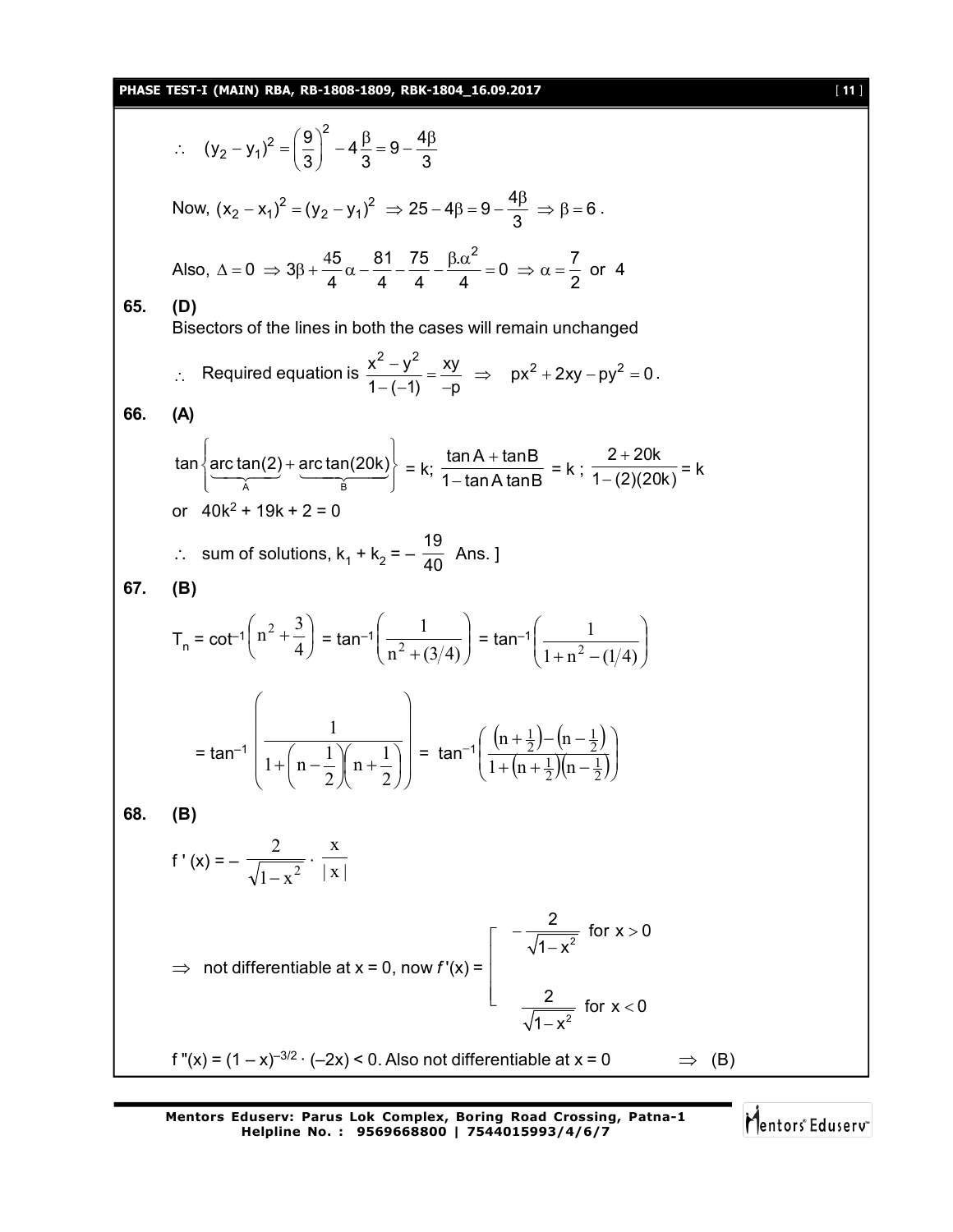[ **12** ] **PHASE TEST-I (MAIN) RBA, RB-1808-1809, RBK-1804\_16.09.2017 69. (A)**  $2 \tan^{-1}(1/2) + \tan^{-1}(4/3)$  $=$  tan $^{-1}$ 4  $1-\frac{1}{4}$ 2  $2.\frac{1}{2}$ <sup>-</sup>  $+$  tan<sup>-1</sup> 3 4  $= 2 \tan^{-1}$ 3 4  $>$  $\frac{1}{2}$  $\pi$ but cosec<sup>-1</sup>  $\mathsf{x} \in \left[-\frac{\pi}{2},0\right] \cup \left[0,\frac{\pi}{2}\right]$  $\left(0,\frac{\pi}{2}\right)$  $\setminus$  $\bigcup \bigcup \left(0, \frac{\pi}{2}\right)$  $\bigg)$  $\setminus$ L  $\in \left[-\frac{\pi}{2}\right]$ 2  $,0\mid$   $\cup$   $\mid$   $0,$ 2  $\Rightarrow$  no solution **70. (A)** tan  $\beta$  = 2 sin  $\alpha$ . sin  $\gamma$ . cosec  $(\alpha + \gamma) = \frac{2 \sin \alpha \sin \gamma}{\sin(\alpha + \gamma)}$  $\alpha$  sin  $\gamma$  $\alpha + \gamma$ )  $\cot \beta = \frac{\sin(\alpha + \gamma)}{2}$ 2 sin $\alpha$  sin  $\alpha + \gamma$ )  $\alpha$  sin  $\gamma$ i.e. 2 cot  $\beta = \frac{\sin \alpha \cos \gamma + \cos \alpha \sin \gamma}{\sin \alpha \cos \alpha \sin \gamma} = \cot \alpha + \cot y$ sin $\alpha$  sin  $\frac{\alpha \cos \gamma + \cos \alpha \sin \gamma}{\alpha + \cos \alpha + \alpha} = \cot \alpha + \alpha$  $\alpha$  sin  $\gamma$ **71. (C)**  $\cos^2 10^\circ - \cos 10^\circ \cos 50 + \cos^2 50^\circ =$  $=\frac{1}{2}$ 2  $[1 + \cos 20^\circ - (\cos 60^\circ + \cos 40^\circ) + (1 + \cos 100^\circ)]$  $=\frac{1}{2}$ 2  $[1 + \cos 20^\circ - \frac{1}{2}]$ 2  $-$  cos 40° + 1 – cos 80°] =  $\frac{1}{2}$ 2  $\frac{3}{5}$ +cos20° – (2cos60° cos20°)  $\Big| = \frac{3}{5}$  $\left[\frac{3}{2}$ +cos 20° – (2cos 60° cos 20°)  $\right]$  =  $\frac{3}{4}$ **72. (A)** The given condition can be written  $(\cos^2\alpha + \sin^2\alpha)^3 - 3 \sin^2\alpha \cos^2\alpha (\cos^2\alpha + \sin^2\alpha) + k \sin^2 2\alpha = 1.$  $\Rightarrow$  ( – 3/4) sin<sup>2</sup> $\alpha$  + k sin<sup>2</sup> 2 $\alpha$  = 0 showing that  $k = 3/4$ . **73. (C)** We have tan  $\theta = -1$  and cos  $\theta = 1/\sqrt{2}$ The value of  $\theta$  lying between  $3\pi/2$  and  $2\pi$  and satisfying these two is  $7\pi/4$ . Therefore the most general solution is  $\theta = 2n\pi + 7\pi/4$  where n  $\epsilon$  Z. **74. (A)**  $1 + |\cos x| + \cos^2 x$  ............... = 1  $1 - \cos x$  $\Rightarrow \frac{1}{e^{1-\left|\cos x\right|}}=4^3$  $\frac{1}{\sqrt{250}} = 4$  $\frac{1}{8^{1-|\cos x|}} =$ 

Mentors<sup>®</sup> Eduserv<sup>®</sup>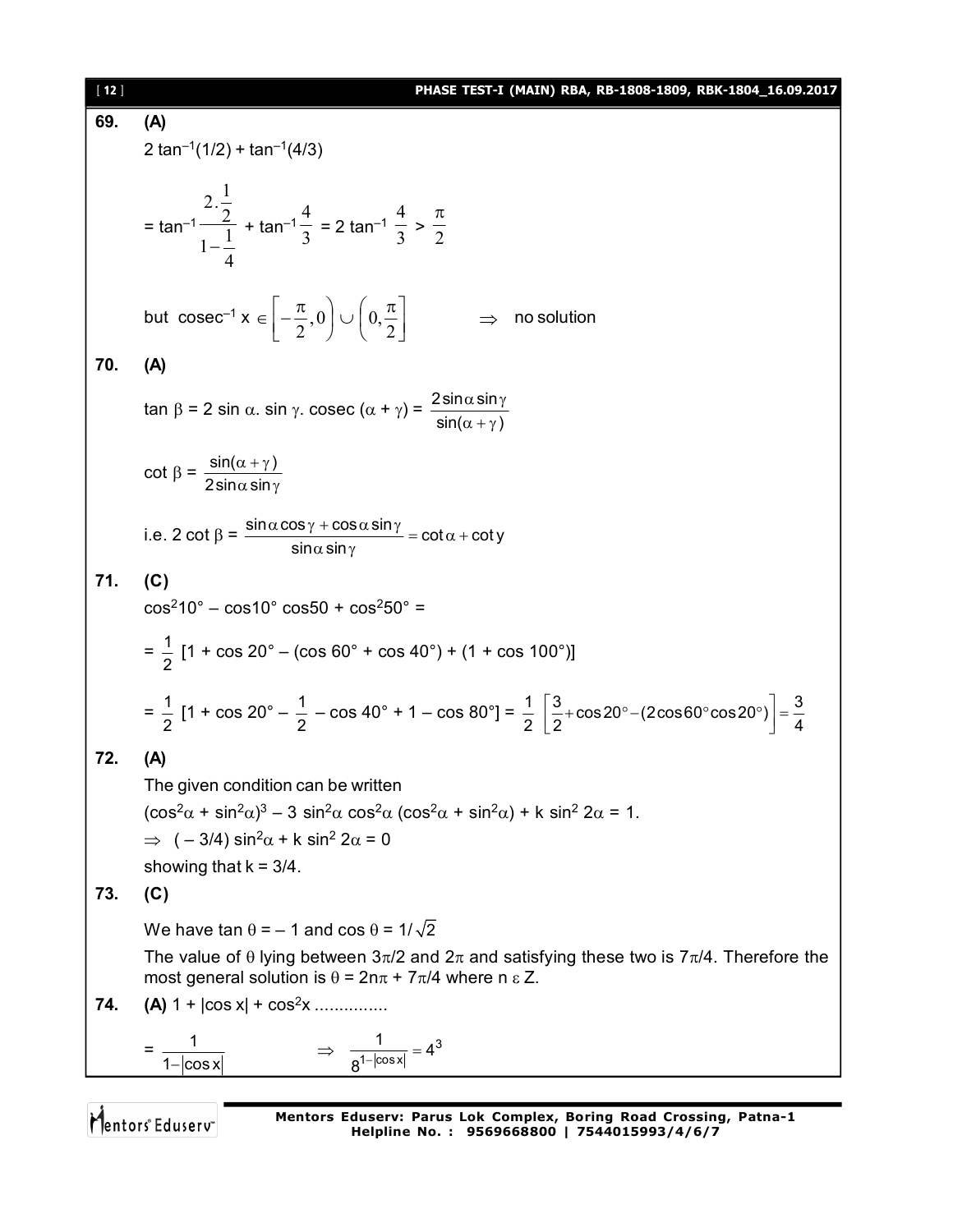#### **PHASE TEST-I (MAIN) RBA, RB-1808-1809, RBK-1804\_16.09.2017** [ **13** ]

 $\Rightarrow \frac{3}{2^{1-\left|\cos x\right|}} = 2^6$  $\frac{3}{\sqrt{2}}$  = 2  $\frac{3}{2^{1-\left|\cos x\right|}} = 2^6$   $\Rightarrow \frac{3}{1-\left|\cos x\right|} = 6$  $1 - |\cos x|$  $=$ - $\Rightarrow$  1- $|\cos x| = \frac{1}{2}$ 2  $-|cos x| = |\cos x| = \frac{1}{2}$  $=\frac{1}{2}$   $\Rightarrow$   $\cos x = \pm \frac{1}{2}$ 2  $cos x = \frac{1}{2}$ 2 will give least positive value of x x 3  $=\frac{\pi}{2}$  **Ans. 75. (B) Case-I**: If base > 1 i.e.  $(2x - 3) > 1 \Rightarrow x > 2$ Now,  $(3x-4) > 1 \Rightarrow x > \frac{1}{3}$  $x > \frac{5}{3}$ Hence,  $x \in (2, \infty)$  .......(1) **Case-II:** When 0 < base  $\leq 1$  i.e. 0  $\leq 2x - 3 \leq 1 \Rightarrow \frac{3}{2} \leq x \leq 2$ 2  $\frac{3}{2}$  < x < Now,  $0 < 3x - 4 < 1 \Rightarrow$ 3  $x < \frac{5}{3}$ 3  $\frac{4}{3}$  < x < Hence,  $x \in \left[\frac{5}{2}, \frac{5}{2}\right]$ J  $\left(\frac{3}{2},\frac{5}{2}\right)$  $\setminus$ ſ 3  $\frac{5}{2}$ 2 3 ......(2)  $\therefore$  Case I  $\cup$  case II  $\Rightarrow$   $X \in \left[\frac{5}{2}, \frac{5}{2}\right]$  $\bigg)$  $\left(\frac{3}{2},\frac{5}{2}\right)$  $\setminus$ ſ 3  $\frac{5}{2}$ 2  $\left(\frac{3}{2},\frac{5}{2}\right)\cup (2,\infty)$ . Ans.] **76.** (B) For  $x \le -5$ ,  $f(x) = 2x^2 - 10x$ ,  $f(-5) = 100$ ;  $\lim_{x \to \infty} f(x) \to \infty$ For  $-5 < x < 3$ ,  $f(x) = x^2 - 5$ ;  $f(0) = -5$ ;  $f(3^-) = 4$ ;  $f(-5^+) = 20$ For  $x \ge 3$ ,  $f(x) = x^2 + 1$ ;  $f(3) = 10$ ;  $\lim_{x \to \infty} f(x) \to \infty$ . Hence, range  $[-5, \infty)$ . **77. (D)**  $f(x + y) = f\left(\frac{xy}{4}\right)$ 4  $(y) = f\left(\frac{xy}{4}\right)$  ....(i)

Mentors Eduserv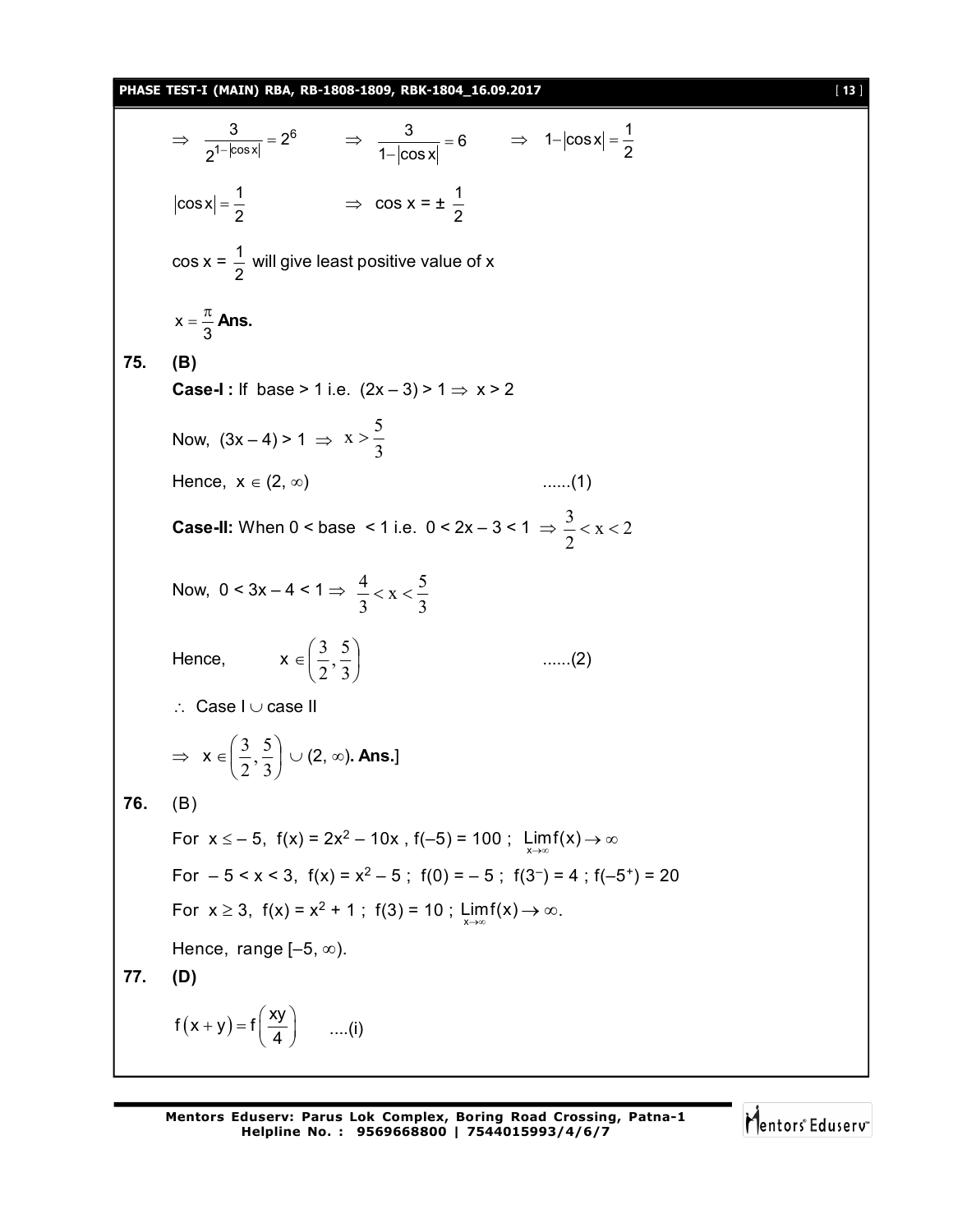$y = 0$  $f(x) = f(0)$  .... (ii) put  $x = -4$ ,  $f(-4) = f(0)$ putting  $x = 2016$  in equation (ii)  $f(2016) = f(0) = -4$ **78. (A)** from analysis  $x > 0$  &  $1 - x > 0$  $x < 1$  $x^2 + x > 1$  $x^2 + x - 1 > 0$ 1 <u>–1+J5</u> 2 <u>–1–15</u> 2 Solution of inequation is  $\left(\frac{-1+\sqrt{5}}{2},1\right)$ 2  $\begin{pmatrix} -1 + \sqrt{5} \\ 4 \end{pmatrix}$  $\left(\frac{1}{2}, 1\right)$ , 2a + b = -1 +  $\sqrt{5}$  + 1 =  $\sqrt{5}$ . **79. (A)** (x)  $f(x) = \frac{x}{x}$ x – 1  $=$  $(f(x))$ (x)  $(\mathsf{x})$ x x  $f(f(x)) = {f(x) \over f(x)} = {x-1 \over x-1} = {x-1 \over x-1} = x$  $f(x)-1 = \frac{x}{x} - 1 = \frac{x-x+1}{1}$  $x - 1$   $x - 1$  $=\frac{x-1}{f(x)-1}=\frac{x-1}{x}=\frac{x-1}{x-x+1}=x$  $(x) = f(x)$ fo fo f  $(x) = f(x) = \frac{x}{x}$ x – 1  $= f(x) = -$ (fo fo fo.....of ) = f ( **x** ) 21 times fo fo fo.....of  $f = f(x) = \frac{x}{x}$  $(f \circ f \circ f \circ ....) = f(x) = \frac{x}{x-1}$ **80. (C)** Clearly  $g(x)$ =sinx,&h $(x)$ =log $_{10}(x+\sqrt{x^2+1})$  both ore odd function. Therefore  $f(x) = g \circ h(x)$  is also an odd function. **81. (D)**  $f(-x) = -f(x)$  &  $f(x+2) = f(x)$   $\forall x \in R$ 

Mentors<sup>®</sup> Eduserv<sup>®</sup>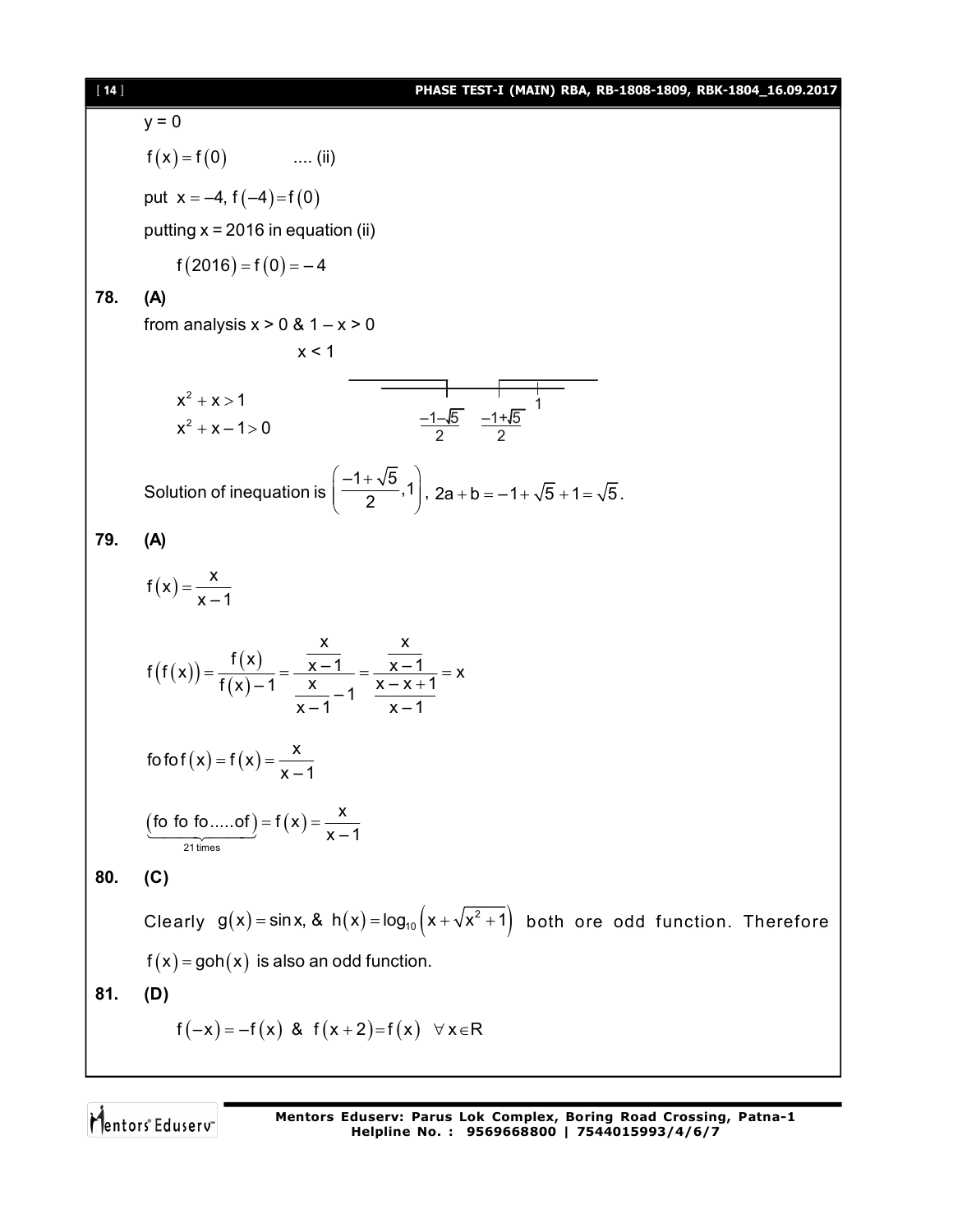$\Rightarrow$  f(-x)+f(x)=0 & f(x+2)=f(x)  $\forall$  x  $\in$  R  $\Rightarrow$  2f(0)=0 & f(2)=(f(0))  $\forall x \in R$  $f(0) = 0$  &  $f(2) = 0$ Since  $f(x+2) = f(x) \quad \forall x \in R$  $f(4) = f(2) = 0$ **82. (C)** 2  $7^{1/2}$ 2 – –1  $\sqrt{1+x^2}$  x coscos  $\left(\frac{x}{\sqrt{1+x^2}}\right)$  + sinsin<sup>-1</sup>  $\left(\frac{1}{\sqrt{1+x^2}}\right)$  - 1  $1 + x^2$   $\sqrt{1 + x^2}$  $\left| \begin{matrix} 0 & x \\ x \cos(\cos(\theta)) & 1 \end{matrix} \right|^{2}$  $+ x^{2} \left[ \left\{ x \cos \cos^{-} \left( \frac{1}{\sqrt{1 + x^{2}}} \right) + \sin \sin^{-1} \left( \frac{1}{\sqrt{1 + x^{2}}} \right) \right\} - 1 \right]$ =  $\sqrt{2}$   $\left[\begin{array}{ccc} x^2 & 1 \end{array}\right]^2$  $\sqrt{1+x^2}$   $\left\{\frac{x^2}{\sqrt{1+x^2}}+\frac{1}{\sqrt{1+x^2}}\right\}$  - 1  $1 + x^2$   $\sqrt{1 + x^2}$  $\left[\begin{array}{ccc} x^2 & 1 \end{array}\right]^2$  $+ x^{2} \left[ \left\{ \frac{1}{\sqrt{1 + x^{2}}} + \frac{1}{\sqrt{1 + x^{2}}} \right\} - 1 \right]$  $= \sqrt{1+x^2}\left[1+x^2-1\right]^{1/2}$  $= x\sqrt{1+x^2}$ **83. (B)**  $\sin^{-1} \left( \frac{3 \sin 2}{5 \cos 2\theta} \right)$  $\left(\frac{3\sin 2\theta}{5+4\cos 2\theta}\right)=\frac{\pi}{2}$  $(5+4\cos2\theta)$  $\frac{3 \sin 2\theta}{1}$  = 1  $5 + 4 \cos 2$  $\frac{\theta}{\sigma}$  =  $+4\cos2\theta$ 2  $3\left(\frac{2\tan\theta}{1+\tan^2\theta}\right) = 5 + 4\left(\frac{1-\tan^2\theta}{1+\tan^2\theta}\right)$  $\left(\frac{2\tan\theta}{1+\tan^2\theta}\right) = 5 + 4\left(\frac{1-\tan^2\theta}{1+\tan^2\theta}\right)$  $6\tan\theta = 9 + \tan^2\theta$  $\implies$  tan<sup>2</sup>  $\theta$  – 6 tan  $\theta$  + 9 = 0  $\tan \theta = 3$ **84. (D)**  $cos^{-1} x > sin^{-1} x$  $\cos^{-1} > \frac{\pi}{2} - \cos^{-1} x$ 2  $-1 > \frac{\pi}{2} - \cos^{-1}$ 

Mentors Eduserv